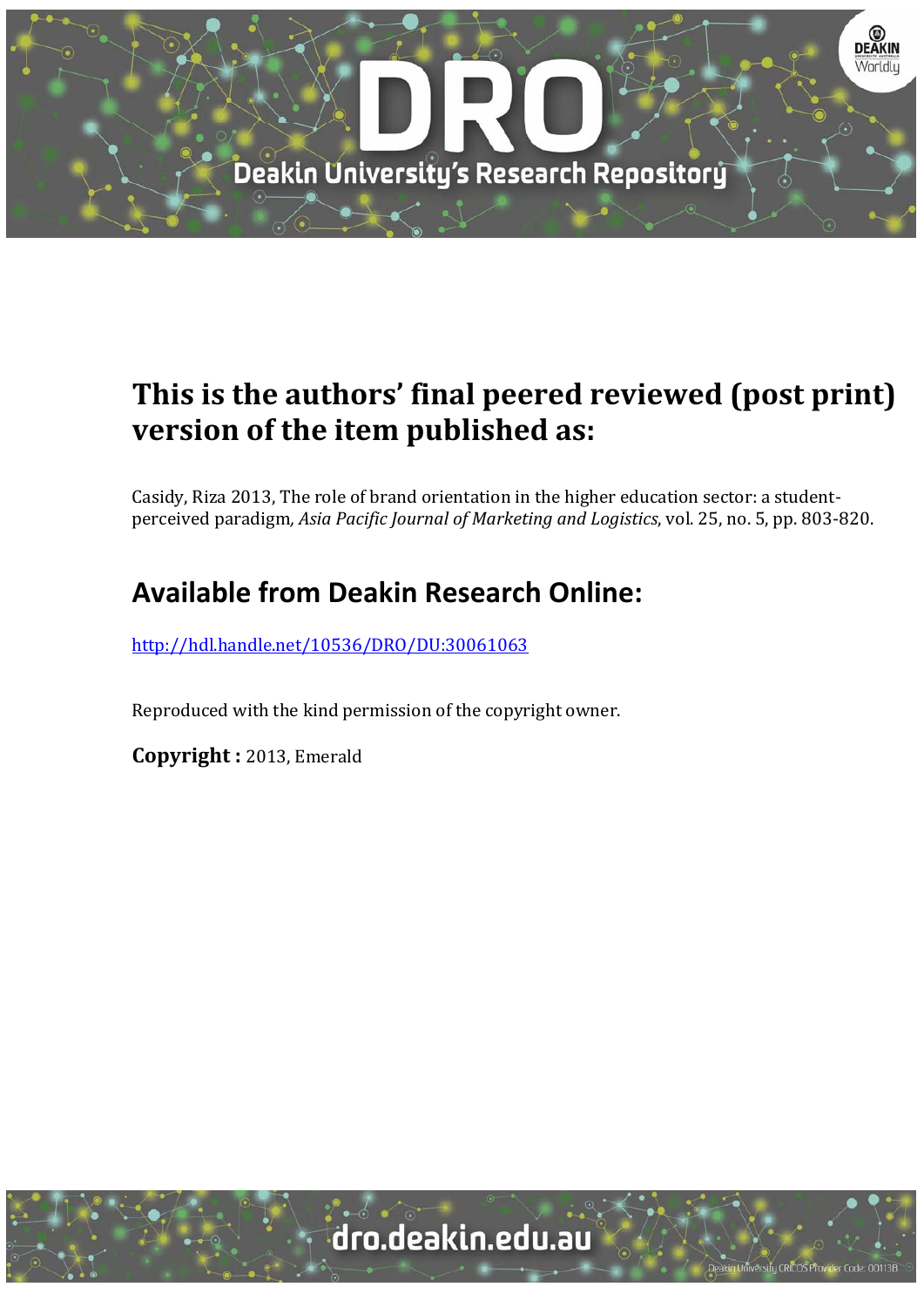# The role of brand orientation in the higher education sector: a student‐perceived paradigm

Riza Casidy Marketing, Tourism, and Social Impact, Swinburne University, Hawthorn, Australia

# **Abstract**

**Purpose –** The purpose of this paper is to examine the relationship between perceived brand orientation (PBO), satisfaction, loyalty, and post‐enrolment communication behaviour in the Australian higher education sector.

**Design/methodology/approach –** Two hundred and fifty‐eight questionnaires were completed by undergraduate students of a particular university in Australia. Structural equation modeling was employed in this study to examine the associations between the constructs.

**Findings –** This study provides empirical evidence that PBO has a positive and significant relationship with all dependent variables. The research reveals that students' perception of a university's brand orientation is significantly related to satisfaction, loyalty, and post‐enrolment communication behaviour.

**Research limitations/implications –** The findings may guide the key decision makers in higher education institutions to understand the importance of brand orientation in their corporate strategy to enhance satisfaction, loyalty, and positive WOM, which can be used to differentiate themselves from other institutions in the highly competitive education market.

**Originality/value –** Past researchers have not looked into the dynamic relationships between PBO, satisfaction, loyalty, and post-enrolment communication behaviour, and hence research is to be called for in this area. The paper is the first to examine brand orientation from the perspective of the students and provide higher education institutions with recommendations to improve service quality through brand orientation.

**Keywords** Higher education, Customer satisfaction, Customer loyalty, Structural equation modelling, Brand orientation, Word‐of‐mouth marketing **Paper type** Research paper

## **Introduction**

The increasingly competitive environment being experienced by both the commercial and non-profit sector has led to brands being increasingly used as a strategic resource to achieve a competitive advantage. This has led to an extensive research on brand orientation as a possible approach to govern the brand‐building process within organisations. Brand orientation is defined as:

[...] an approach in which the processes of the organisation revolve around the creation, development, and protection of brand identity in an ongoing interaction with target customers with the aim of achieving lasting competitive advantages in the form of brands (Urde, 1999, p. 117).

Proponents of brand orientation asserted that while consumer satisfaction is important, consumer needs and wants might not be consistent with a given organisation's brand identity and there is a need to protect the integrity of the brand (Urde et al., 2011). Therefore, companies should reach beyond mere "market orientation" to embrace "brand orientation" as an additional means of achieving market superiority (Urde, 1999).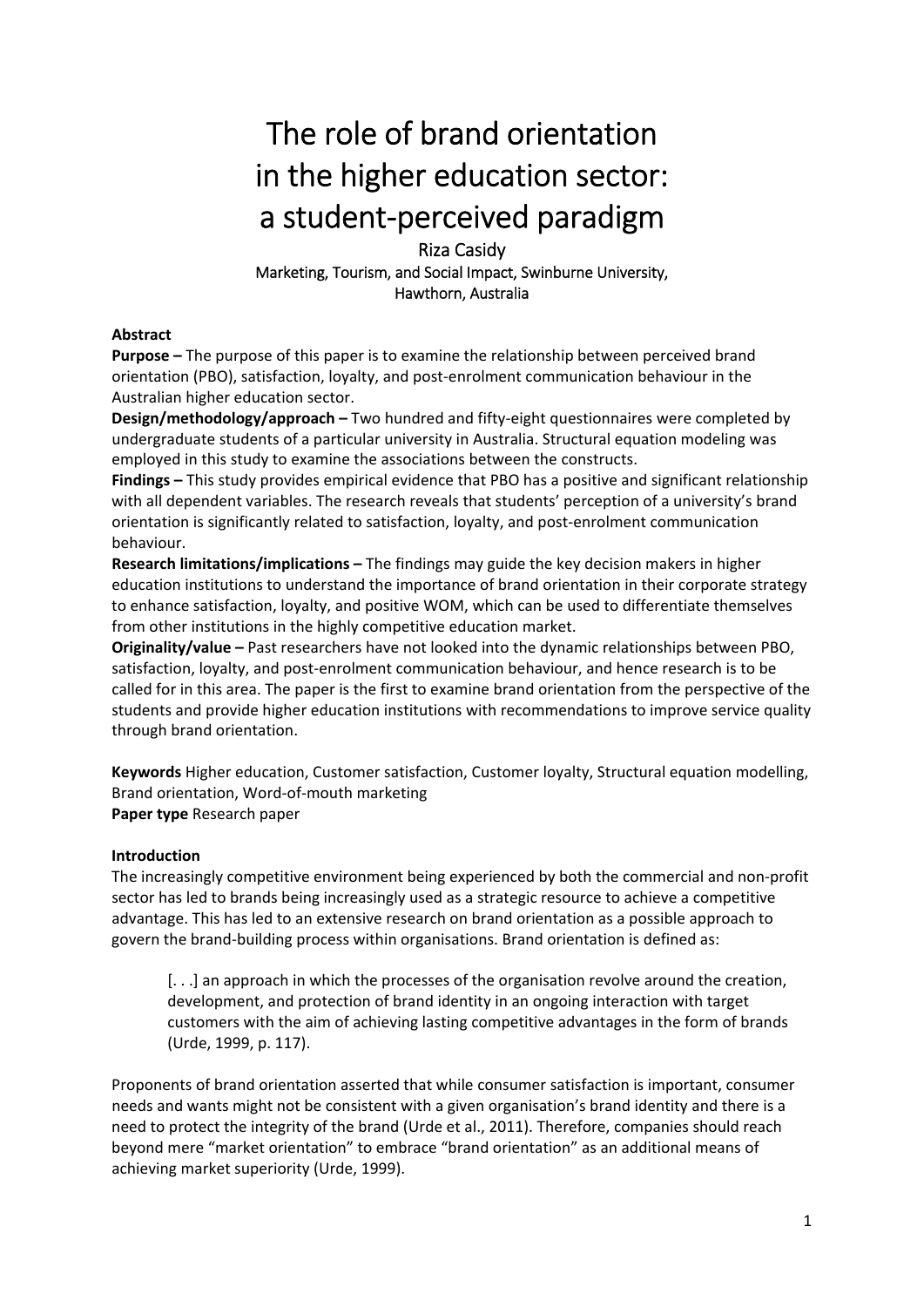Urde et al. (2011) identified three key perspectives of brand orientation in the body of literature: cultural, behavioural, and performance perspectives. The cultural perspective concerns with the way an organisation aligns its vision, culture, and image with the brand identity (Hatch and Schultz, 2001). The behavioural perspective, on the other hand, focuses on the importance given to "living the brand", which is manifested in the organisation's integrated marketing communication, brand equity measurement, corporate identity, corporate design, and the effect of branding on management practice (Urde et al., 2011). Finally, the performance perspective concerns with the positive impact of brand orientation on organisational performance (Napoli, 2006; Wong and Merrilees, 2007).

This study focuses on students' perception of a university's brand orientation and thus focuses on the behavioural perspective of brand orientation within the higher education sector. Due to the intensified competition within the sector, higher education institutions are becoming more "customer‐oriented" and resorted to the implementation of integrated marketing approaches to attract enrolments (Wasmer et al., 1997; Wright, 2000). Higher education institutions must focus on developing a strong brand identity as part of their integrated marketing approaches (Judson et al., 2009). While the notion of brand orientation has been linked with organisational performance in commercial (Gromark and Melina, 2011; Bridson and Evans, 2004; Wong and Merrilees, 2008), non‐ profit (Napoli, 2006), and destination marketing context (Hankinson, 2012), little attention has been devoted to the examination of brand orientation within the higher education sector. The examination of brand orientation from the perspective of the students is an important topic of research. Previous studies have examined market orientation from customer perspective because "[. . .] the adoption of [an] employee‐defined view of market orientation is one‐sided and myopic in that it ignores the vital role of customers in terms of value recognition" (Webb et al., 2000, p. 102). Similarly, it can be argued that the examination of an employee‐defined view of brand orientation is one‐sided and myopic because it ignored the vital role of students (as customers in higher education context) in terms of value recognition. With this research gap in mind, this study focuses on the examination of brand orientation from student perspective ("perceived brand orientation" (PBO)). More specifically, this study examines the impact of PBO on satisfaction, loyalty, and post-enrolment

#### **Literature review and theoretical framework**

#### Branding in the higher education sector

communication behaviour.

As universities around the world are expanding their marketing campaign, prospective students undertake a complex consumer decision making process when it comes to selecting a university to attend, and branding becomes a means to simplify their selection process. A study by Sevier (1994) found that "image" is the most important factor which affect prospective students' decision to attend a university. Similarly, Berger and Wallingford (1996) found that "reputation" and "academics" were the two most important selection criteria in choosing a university. Mazzarol and Soutar (2012) mentioned "strong reputation" as one of the key competencies for education institutions to successfully compete in the global market. Sultan and Wong (2012, p. 758) stated that "the image of a university in a competitive global market is important because it determines the marketability of the programs/courses, and affects student attraction, retention and funding opportunities". For this reason, universities expend a significant amount of resources on their brand campaign to establish themselves in the evoked set of prospective students (George, 2000). Many universities also engaged in image reconstruction strategies to re‐position themselves in the education market and improve their reputation (Brown and Geddes, 2006).

Although there is a substantial amount of work in the marketing of higher education, the literature on higher education branding seems to be limited (Hemsley‐Brown and Oplatka, 2006). Studies in the past have examined brand architecture of universities (Hemsley‐Brown and Goonawardana, 2007), development of brand identities (Lowrie, 2007), the role of web sites in university branding (Opoku et al., 2006), and the applicability of commercial branding in higher education settings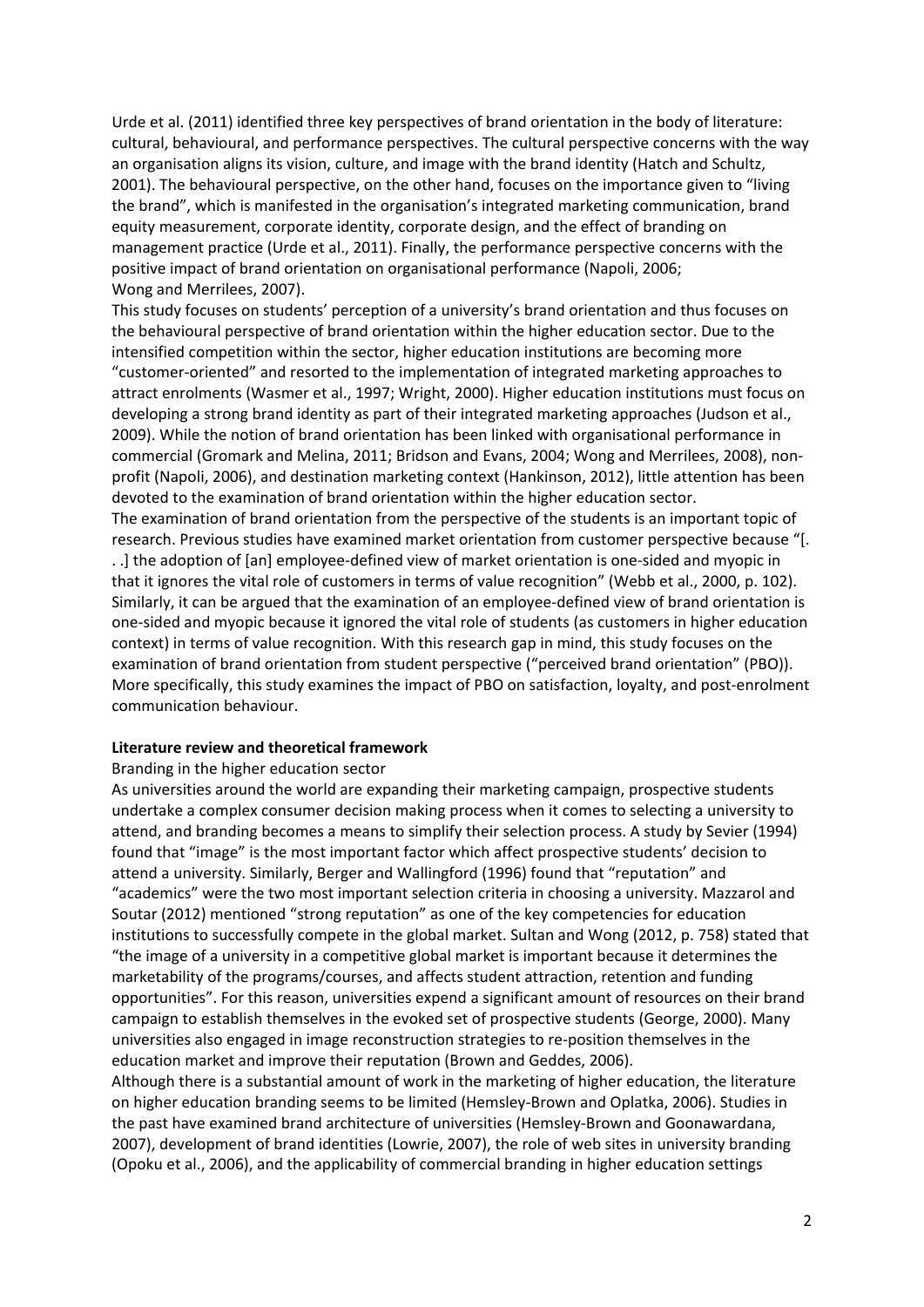(Jevons, 2006). Evidently, there is a need for more research on the topic of brand orientation within the higher education sector (Chapleo, 2007). Whereas there are extensive works on brand orientation in commercial and non‐profit sector, there is a need for a student‐perceived research on brand orientation which involves students as the study participants. Since previous studies have involved staff as the participants, the findings of the present study will provide useful insights as to how students' perception of brand orientation is significantly related to important factors such as loyalty, satisfaction, and positive WOM.

# Perceived brand orientation

The term "PBO" was first coined by Mulyanegara (2011a, b) to refer to the examination of brand orientation from customer/members perspective. The definition of "PBO" offered by Mulyanegara (2011a) is not significantly different to Urde's (1999) definition of "brand orientation" as the difference, mainly lies on Mulyanegara's (2011a) focus on customers' perspective instead of employees' perspective in measuring an organisation's brand orientation.

Mulyanegara (2011b) examined the role of PBO in church context and found that PBO was significantly related to perceived benefits and participation in church related activities. Until recently, the topic of brand orientation is still at its infancy (O'cass and Ngo, 2009) and thus no other studies have been done to examine the construct of brand orientation from customer perspectives. Since Mulyanegara's (2011a, b) study was done in the church context, the generalisability of the findings to other non-profit sectors is debatable as there are specific factors in church context such as spirituality and religiosity which are not applicable in other sector. Therefore, there is a need for more studies of "PBO" in other sectors, including the higher education sector.

Ewing and Napoli's (2005) work on the construct of non‐profit brand orientation (NBO) is of significance to the present study in view of the otherwise limited research into the measurement of brand orientation in the literature. Napoli (2006) found a significant relationship between NBO and organisational performance – as measured subjectively in terms of:

. an organisation's ability to achieve its short‐term and long‐term objectives; and . its ability to serve stakeholders better than its competitors.

More importantly, the study found that the more brand oriented an organisation is, the more likely it is to be classified as "above average" in its performance (Napoli, 2006). The present study adapted the NBO scale items of Ewing and Napoli (2005) to examine students' perception of the university's brand orientation based on the following three dimensions:

(1) Interaction. The extent to which the university establishes a dialogue with students and responds to changes in its environment.

(2) Orchestration. The extent to which the brand portfolio and related marketing activities of the university are effectively structured and communicated to both internal (i.e. students) and external (i.e. public) stakeholders.

(3) Affect. The extent to which the university understands whether the brand is liked/disliked by its key stakeholders.

## Loyalty

Customer loyalty is defined as:

[. . .] a deeply held commitment to rebuy or [repatrionise] a preferred product or service consistently in the future, despite situational influences and marketing efforts having the potential to cause switching [behaviour] (Oliver, 1997, p. 392).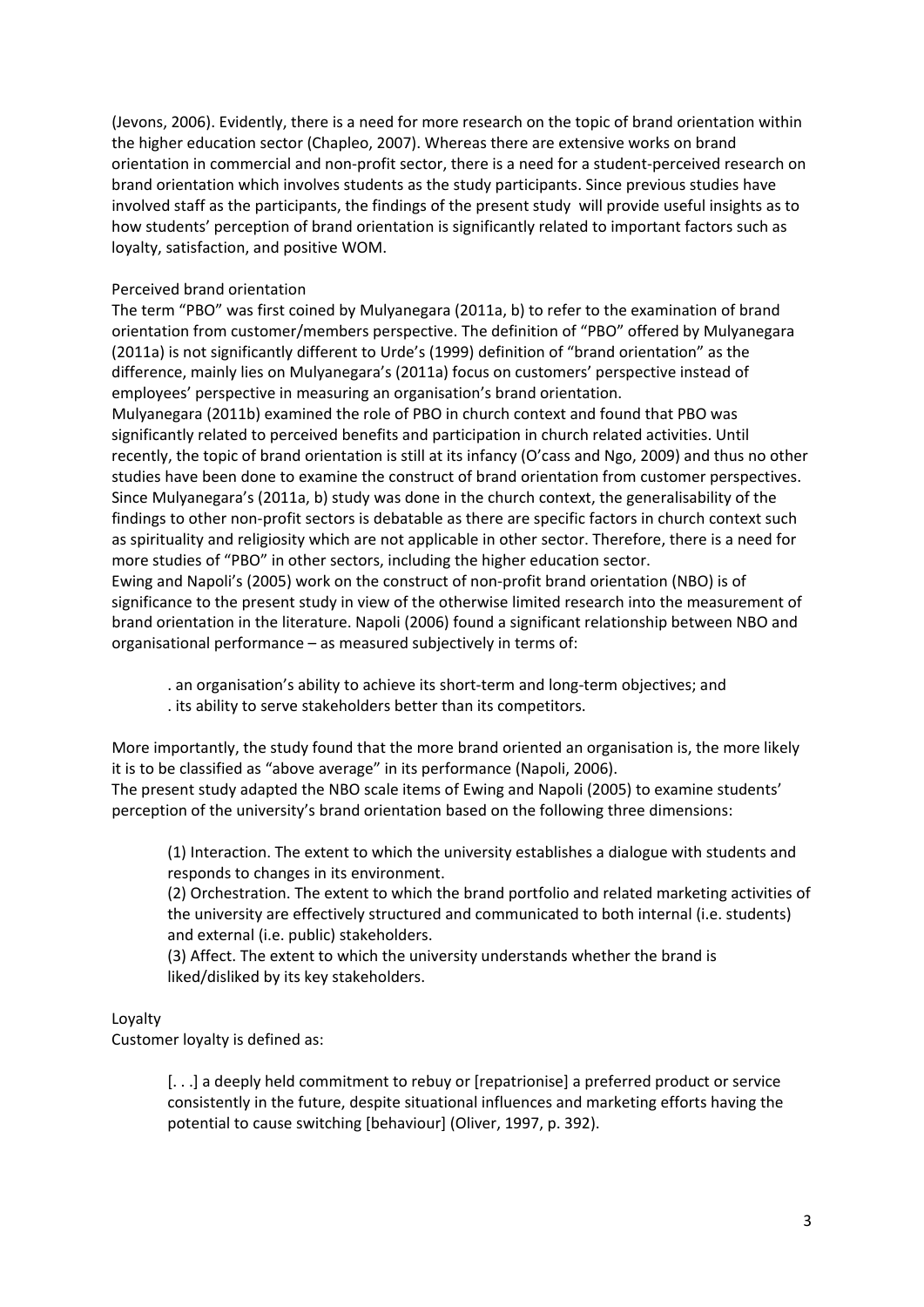In the context of higher education, student loyalty consists of attitudinal and behavioural components. The attitudinal component relates to cognitive, affective, and conative elements whereas the behavioural component relates to decisions that students make regarding their options to move to another university for their current or future studies (Henning-Thurau et al., 2001). Helgesen and Nesset (2007) suggested that student loyalty can be related both to the period when a student is enrolled at the university as well as after the student finishes his or her studies. This is important because the goal of universities is not only to encourage students to maintain their current enrolment, but also to encourage them to do further studies at the same university.This study examines the concept of student loyalty on the attitudinal component of the concept in the form of behavioural intentions (Henning-Thurau et al., 2001).

Studies in the past have found positive links between perceived images and loyalty (Selnes, 1993; Macmillan et al., 2005). Likewise, the image of a university has been recognised as a key driver of student loyalty (Sevier, 1994; Bush et al., 1998). This study suggests that students' perception of the extent to which their university engages in brand‐oriented behaviour could have a significant impact on loyalty. With the intensified competition in the job market, students would want to graduate with a degree from a reputable, well‐known university. The university's engagement in brand‐oriented behaviour is of significant importance for the students as strong brands will help to enhance awareness of the university's reputation which in turn improves the employment prospect of the students upon the completion of their studies. This leads us to the first hypothesis:

H1. Student perception of the university's brand orientation has a positive impact on student loyalty.

Post‐enrolment communication behaviour. Post‐enrolment communication behaviour concerns with the extent to which students spread positive word-of-mouth (WOM) to their friends about their university subsequent to their enrolment. WOM communication is an important source of influence on consumers, as it was proven to be effective in raising awareness and affecting people's decision to try a product or service (Sheth, 1971). Within the service context, WOM was found to have a stronger influence on purchasing decision than other sources of influence (Mangold, 1987). Within the higher education context, Athiyaman (1997) found that student attitude to the university is positively related to positive WOM subsequent to their enrolment (post-enrolment communication behaviour).

This study suggests that students' perception of the extent to which their university engages in brand‐oriented behaviour could have a significant impact on post‐enrolment communication behaviour. Students may feel more confident talking about their university to their friends if the university has a strong brand which conveys coordinated message about its strength and reputation. This is an important issue for universities as strong positive WOM can enhance the university brand image which may, subsequently, increase student enrolment. The following hypothesis is therefore proposed:

H2. Student perception of the university's brand orientation has a positive impact on student post‐enrolment communication behaviour.

## Satisfaction

Consumer satisfaction has been defined as an evaluative, affective, or emotional response that develops along with the experience a consumer has with goods or services over a period of time (Oliver and Swan, 1989). Similarly, within the context of higher education, student satisfaction is perceived as "a short‐term attitude resulting from an evaluation of a student's educational experience" (Elliott and Healy, 2001, p. 2). Student satisfaction is considered as an important research topic in higher education due to an increasing competition in this sector. While satisfied students can be a source of positive endorsements for universities, dissatisfied students may engage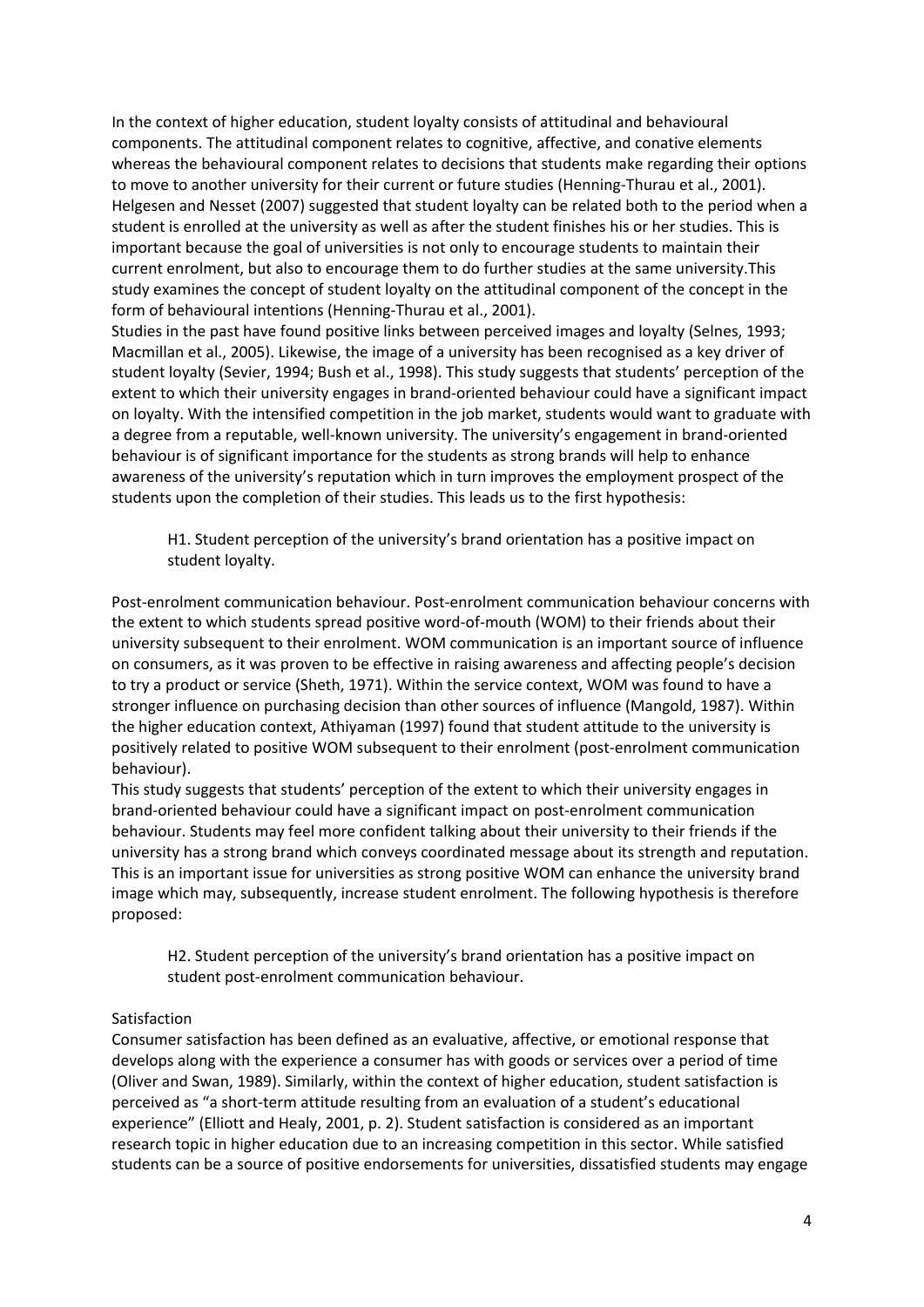in direct and indirect complaining behaviour which could have adverse effects on university reputation (Fitzpatrick et al., 2012). It is therefore important for universities to identify the factors which are significantly related to student satisfaction.

Studies in the past have linked university brand image with student satisfaction. Palacio et al. (2002) found that affective, cognitive, and overall image of the university is positively associated with student satisfaction. In the context of Australian universities, Brown and Mazzarol (2009) found that satisfaction is affected by the perceived image of the university. This study suggests that that students' perception of the extent to which the university engages in brand‐ oriented behaviour could have a significant impact on satisfaction. A university with a strong brand will give students a competitive edge in the job market upon the completion of their studies and this in turn leads to satisfaction. While previous studies have provided links between brand image and satisfaction in general, the present study proposes to examine the relationship between "PBO" and student satisfaction. The following hypothesis is proposed:

H3. Student perception of the university's brand orientation has a positive impact on student satisfaction.

Studies in the past have found strong links between satisfaction and student loyalty (Helgesen and Nesset, 2007; Paswan and Ganesh, 2009; Rojas‐Mendez et al., 2009). Athiyaman (1997) also found that satisfaction is significantly related to post-enrolment communication behaviour. Consistent with the findings of the previous studies, the following hypotheses are proposed:

H4. Student satisfaction has a positive impact on loyalty.

H5. Student satisfaction has a positive impact on post-enrolment communication behaviour.

Past studies have demonstrated that customer satisfaction and image affect loyalty in the hospitality sector (Kandampully and Suhartanto, 2000), but little attention has been devoted to the inter‐ relationships between these constructs in the higher education sector. The conceptual model (Figure 1) proposes satisfaction as the mediating variable between PBO, loyalty, and post‐enrolment communication behaviour. According to Baron and Kenny (1986), a variable performs a mediating role if it accounts for the relationship between the antecedents and the results. Accordingly, we contend that although students may have positive perception of the university's brand orientation, their loyalty and post‐enrolment communication behaviour are eventually driven by their satisfaction with the university. Universities with strong brand orientation are perceived as being able to offer study experience that are relevant to the needs and expectation of the students. Consequently, those who perceive the university as highly brand‐oriented are likely to be satisfied with their study experience. In turn, students who are satisfied are likely to be actively involved in talking about the university with their friends and attend the same university for further education. On the basis of this rationale, the following hypotheses are proposed:

H6a. Student satisfaction mediates the relationship between PBO and loyalty. H6b. Student satisfaction mediates the relationship between PBO and post-enrolment communication behaviour.

## **Methodology**

Sample selection and data collection

The respondents in this study were 258 undergraduate students (163 females, 95 males) enrolled in the faculty of business and design at one of the leading universities in Australia. University students were purposefully chosen as the study sample in order to be consistent with the research context of higher education. Most of the participants were aged between 20 and 25 years old (64 per cent), comprising 220 local and 38 international students. An anonymous self‐administered questionnaire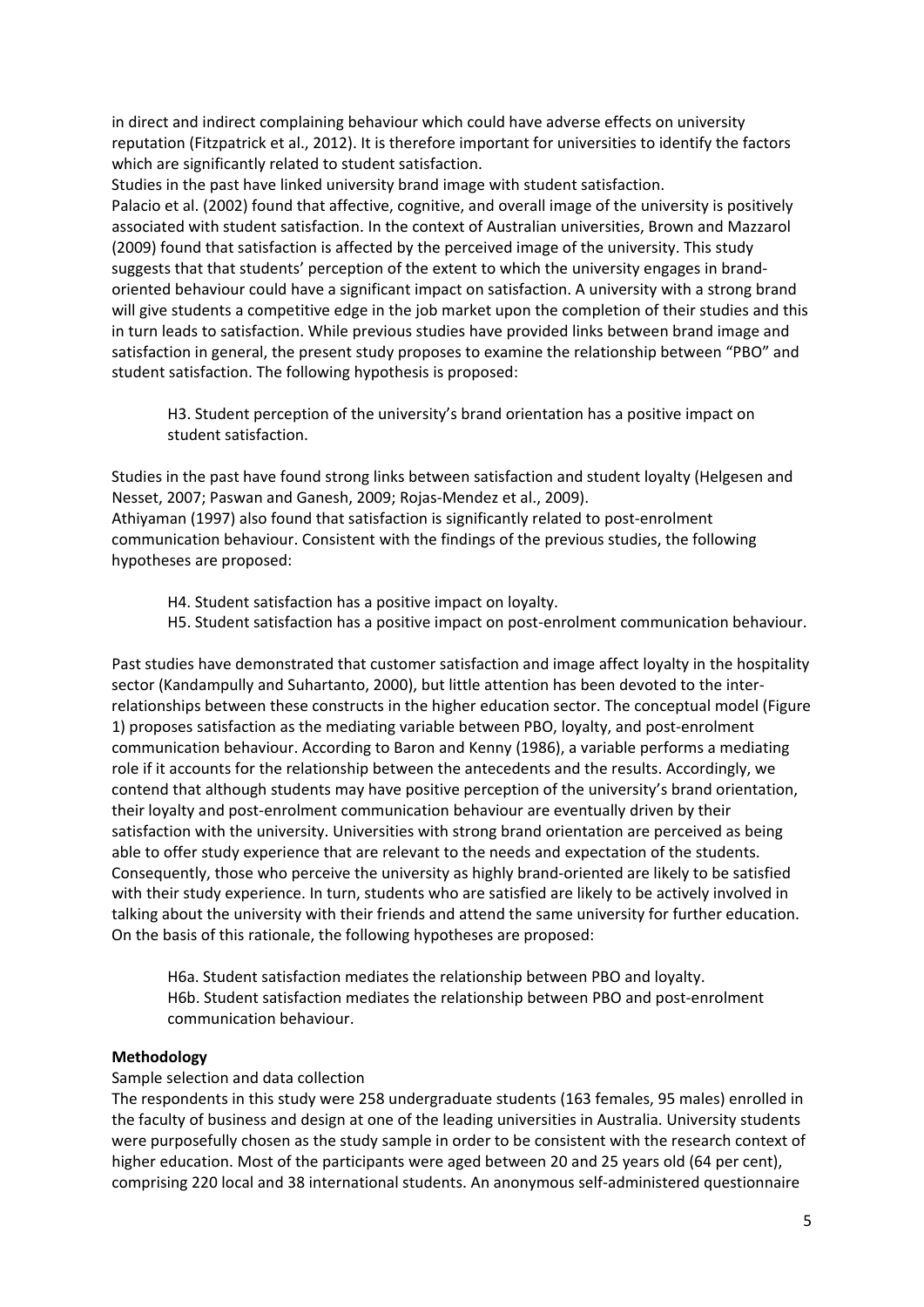was used for data collection. The questionnaires were distributed to participants in four different lecture sessions. The demographic characteristics of the respondents are described in Table I.

#### **Figure 1. Conceptual framework**



#### Measures

Perceived brand orientation. The present author adapted the NBO measure of Ewing and Napoli (2005) in developing the "PBO" construct in this study. The adaptation of NBO construct based on students' perspective is a rather complex issue because the assessment of the importance of branding in an organisation's strategy is typically assessed by top managers (Urde, 1999). Consequently, two experts in the area of higher education and brand orientation were consulted in the adaptation process to ensure the content validity of the scale items. The present author referred to the purified 16-item NBOs of Ewing and Napoli (2005) using seven-point scale where respondents indicated the extent to which the university currently engaged in the activity described. A response of 1 reflected to a very little extent, and 7 – to a very great extent.

#### **Table I. Respondent characteristics**

| Demographics $(n = 258)$          | %  |
|-----------------------------------|----|
| Age                               |    |
| Under 20                          | 29 |
| 20-25 years old                   | 64 |
| 26 years old and above            | 7  |
| Gender                            |    |
| Male                              | 37 |
| Female                            | 63 |
| <b>Status</b>                     |    |
| Local students                    | 85 |
| International students            | 15 |
| Length of study at the university |    |
| Less than 12 months               | 28 |
| 12-24 months                      | 42 |
| 25-36 months                      | 18 |
| More than 26 months               | 12 |
| Marital status                    |    |
| Single                            | 94 |
| Married                           | 1  |
| De facto                          | 4  |
| Widowed                           | 1  |
| Personal annual income            |    |
| Under \$30,000                    | 88 |
| Between \$30,001 and \$60,000     | 8  |
| More than \$60,000                | 4  |
|                                   |    |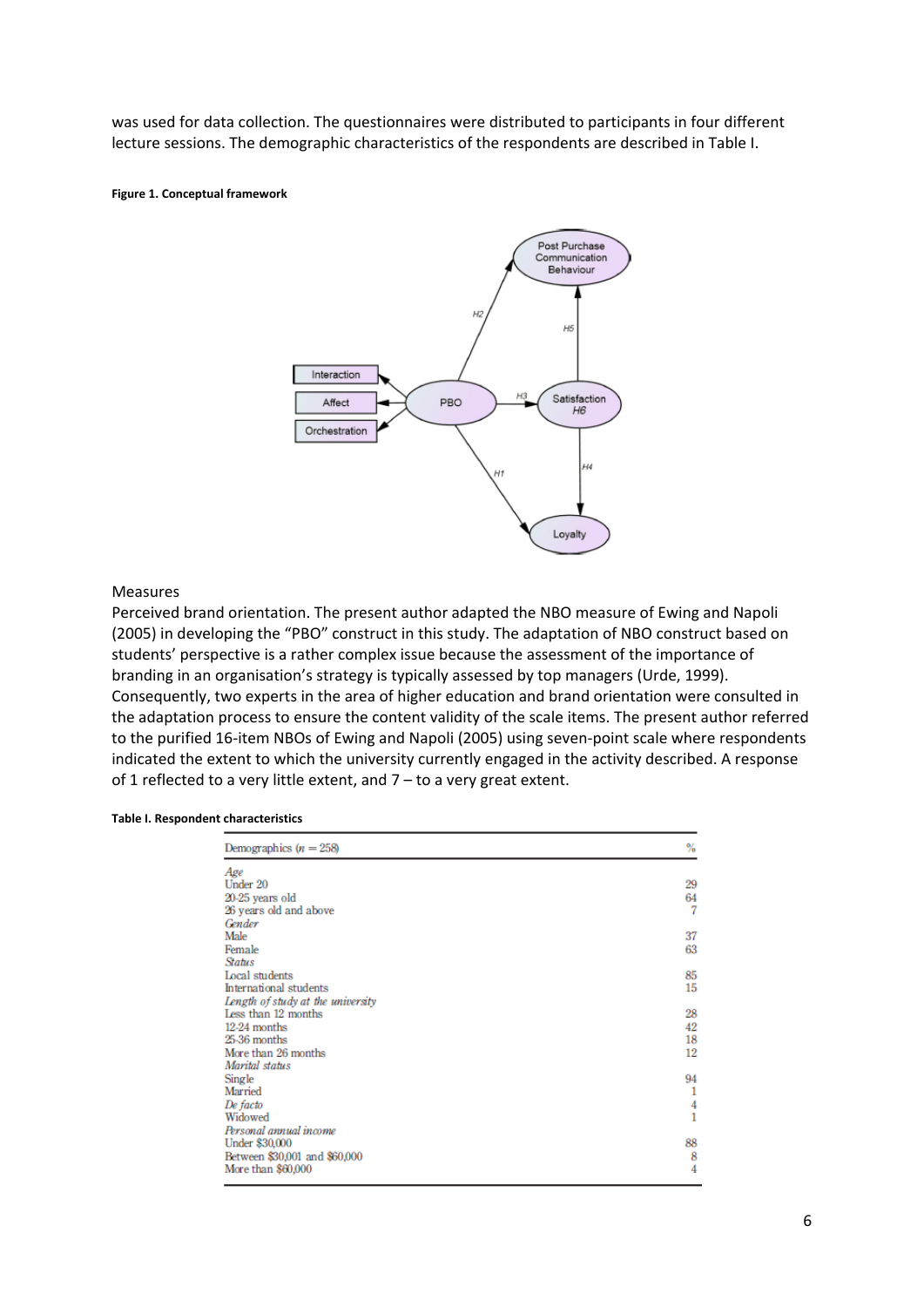Loyalty. This study adopted Helgesen and Nesset's (2007) scale items to measure student loyalty. Respondents were asked about behavioural intentions relating to their university using a sevenpoint Likert scale:

[. . .] the probability of recommending the university college to friends/acquaintances, the probability of attending the same university college if starting anew, and the probability of attending new courses/further education at the university college (Helgesen and Nesset, 2007,

p. 45).

# A response of 1 reflected highly unlikely, and 7 – highly likely.

Post-enrolment communication behaviour. Respondents' behavioural intention was measured using Athiyaman's (1997) three‐item post‐purchase communication behaviour scale with the anchors strongly disagree to strongly agree. He reported an a reliability of 0.75 for the scale. Satisfaction. Respondents' satisfaction with the university was measured with a six‐item, student satisfaction scale of Athiyaman (1997). He used a five‐point scale and reported an a reliability of 0.92 for the scale. This study used a seven-point scale where respondents indicated their agreement with the statements related to their satisfaction.

# Exploratory factor analysis

The 16‐item PBO in the present study was subjected to principal component analysis with varimax rotation. The analysis produced a three‐factor solution and two items were found to load on multiple factors. These items were subsequently removed from further analysis. The final threefactor solution consisting of 14 items was then subjected to confirmatory factor analysis.

# Confirmatory factor analysis

Structural equation modeling (SEM) was employed to perform a confirmatory factor analysis on the proposed model. The measurement model was tested using the incremental modification approach of Segars and Grover (1993) and Cheng (2001). The model was revised by deleting some indicators with low factor loadings, squared multiple correlations, and those that attempted to load on more than one dimension as reflected by high modification indexes (Cheng, 2001). The deletion of the variables was also done one by one as the elimination of one variable in the model may concurrently affect other parts of the model (Kline, 2005). The final PBO construct, as shown in Table III, consists of nine items which reflect the "interaction", "orchestration", and "affect" dimensions of Ewing and Napoli's (2005) NBO construct.

Table II shows means, standard deviations, and inter‐correlations of all of the measurement variables. As depicted in the table, the AVE for each construct is greater than all related correlations, thus indicating discriminant validity (Fornell and Larcker, 1981). The final measurement model demonstrated good fit with the data as reflected in the fit indices including x 2 (48) = 114.888 ( $p =$ 0.000), NC (2.394), RMSEA (0.074), TLI (0.952), CFI (0.965), and NFI (0.942).

Discriminant validity was established through an examination of the square root of the average variance extracted (AVE) and correlation between constructs (Hulland, 1999). The reliability of the constructs was measured using "composite reliability" (CR) (Fornell and Larcker, 1981). As shown in Table III, the CR value of all constructs is above 0.75, indicating good construct reliability.

## Analysis of the structural model

A full structural model (Figure 2) was employed to examine the relevant hypotheses under examination. In this structural model, "satisfaction" was incorporated as the mediating variable. An observation of the GOF indices suggests that the structural model is statistically significant and possesses construct validity. Although the x 2 was found to be statistically significant (x 2 = 131.675,  $df = 49$ ,  $p = 0.000$ , the normed x 2 (2.687) is within the recommended range. Other indicators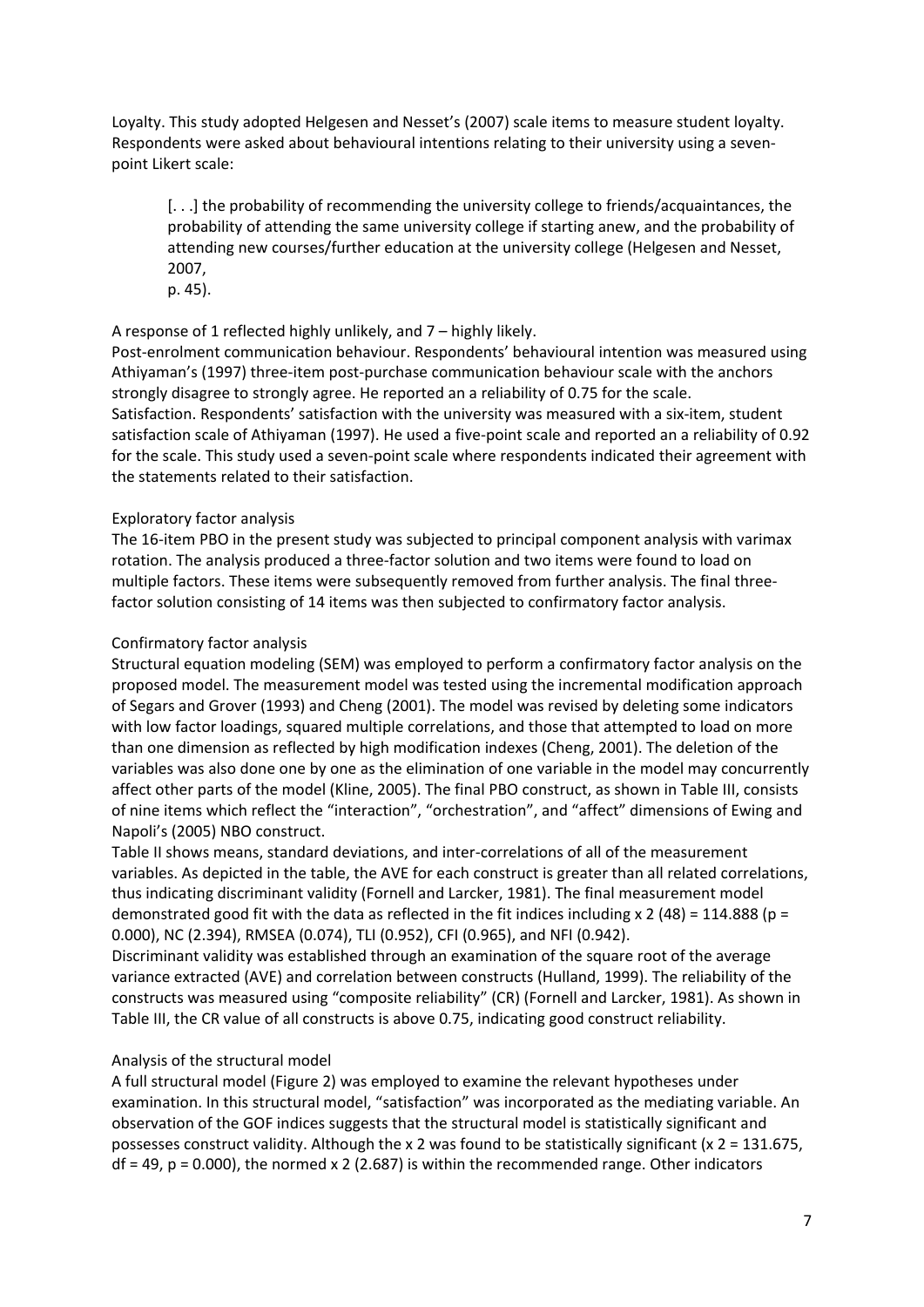including RMSEA (0.067), TLI (0.942), CFI (0.957), and NFI (0.934) are all above the recommended fit level. The bootstrapping method was used to estimate the standard error. The effects were calculated at a confidence level of 95 per cent and the bootstrap was set to equal to 500.

#### Test of hypotheses

Our conceptual model specifies that satisfaction mediates the effects of PBO on loyalty and post‐ enrolment communication behaviour. In order to examine the two mediation hypotheses, we followed Baron and Kenny's (1986) criteria to establish whether the conditions for mediation exist. First, we ran a structural model to determine that there is a relationship between PBO (as the antecedent) and "loyalty" and "post‐enrolment communication behaviour" (as the outcome variables). As can be seen in Table IV under: "Mediation test stage I: independent to dependent variable", PBO was found to have a statistically significant relationship with "loyalty" (b = 0.557, p < 0.001) and "post-enrolment communication behaviour" ( $b = 0.718$ ,  $p < 0.001$ ). Thus, the first condition of mediation is fulfilled and support was found for H1 and H2.

Next, we ran a structural model to establish that there is a relationship between the PBO and "satisfaction" (as the mediator variable). PBO was found to have a significant relationship with "satisfaction" (b = 0.553, p < 0.001). Thus, Baron and Kenny's (1986) second condition of mediation is met and support was found for H3.

The third condition of mediation specifies that the mediator must have significant relationship with the dependent variable. We ran another structural model to examine the relationship between "satisfaction" and "loyalty" as well as "post‐enrolment communication behaviour". The results suggest that there is a significant relationship between satisfaction  $-$  loyalty (b = 0.795, p < 0.001) as well as satisfaction – post-enrolment communication behaviour ( $b = 0.503$ ,  $p < 0.001$ ), thereby lending support to H4 and H5, respectively.

|                                 | Mean |      |                      |                      |          |      |
|---------------------------------|------|------|----------------------|----------------------|----------|------|
| 1. PBO                          | 4.39 | 0.89 | 0.77                 |                      |          |      |
| 2. Post-enrolment communication | 4.47 | 1.30 | $0.565*$             | 0.80                 |          |      |
| 3. Satisfaction                 | 5.24 | 1.25 | $0.435$ <sup>*</sup> | $0.585$ <sup>*</sup> | 0.78     |      |
| 4. Loyalty                      | 4.92 | 1.36 | $0.470*$             | $0.658*$             | $0.779*$ | 0.84 |

#### **Table II. Correlation matrix**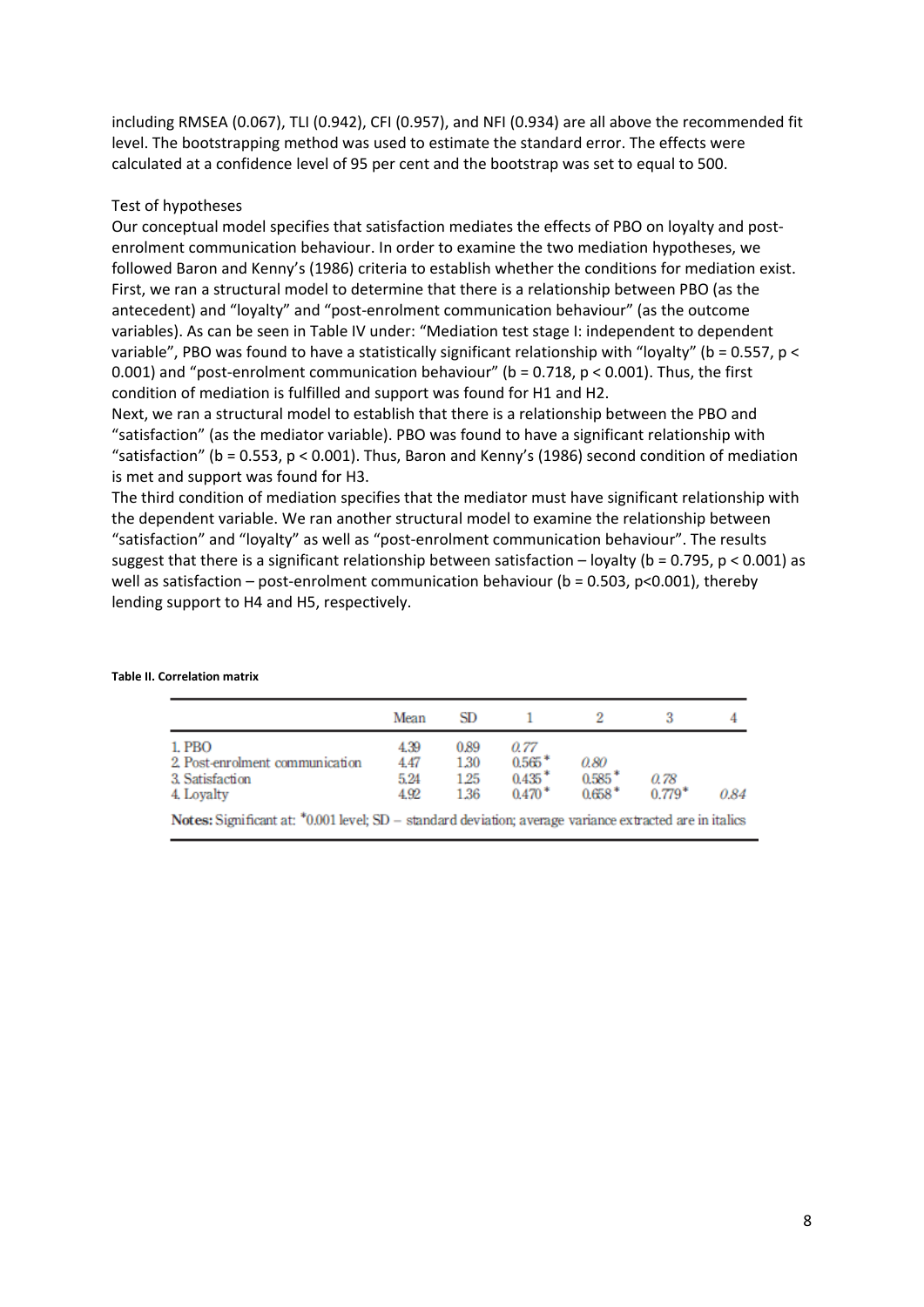|  | Table III. Measurement properties |  |
|--|-----------------------------------|--|
|--|-----------------------------------|--|

| Items                                                                                                      | Standardised<br>loading | SЕ        | t                     | CR   | VE        |
|------------------------------------------------------------------------------------------------------------|-------------------------|-----------|-----------------------|------|-----------|
| PBO – interaction                                                                                          |                         |           |                       |      |           |
| VAR40: the university keep "in touch" with the                                                             |                         |           |                       |      |           |
| students' needs                                                                                            | 0.845                   |           | 0.170 7.469 0.81 0.59 |      |           |
| VAR38: the university has a system in place for<br>getting students' comments to the people who can        |                         |           |                       |      |           |
| initiate change                                                                                            | 0.704                   | 0.196     | 7.913                 |      |           |
| VAR41: the university keep "in touch" with the                                                             |                         |           |                       |      |           |
| current market conditions                                                                                  | 0.755                   | 0.166     | 7.641                 |      |           |
| PBO – orchestration                                                                                        |                         |           |                       |      |           |
| VAR46: the university designs its integrated                                                               |                         |           |                       |      |           |
| marketing activities to encourage students and staff                                                       |                         |           |                       |      |           |
| to promote the university courses to others<br>(e.g. prospective students)                                 | 0.886                   | 2.191     | 2.222 0.88            |      | 0.79      |
| VAR47: the university designs its integrated                                                               |                         |           |                       |      |           |
| marketing activities to encourage direct applications                                                      |                         |           |                       |      |           |
| from prospective students                                                                                  | 0.857                   | 2.029     | 2.223                 |      |           |
| $PBO - affect$                                                                                             |                         |           |                       |      |           |
| VAR50: the university develops detailed knowledge                                                          |                         |           |                       |      |           |
| of what the students like about its brand                                                                  | 0.793                   | 0.298     | 5.947 0.90            |      | 0.80      |
| VAR51: the university develops a good                                                                      |                         |           |                       |      |           |
| understanding of the images/associations that the<br>students make with its brand                          | 0.706                   | $0.272\,$ | 5.866                 |      |           |
| VAR52: the university develops a good                                                                      |                         |           |                       |      |           |
| understanding of the images/associations that the                                                          |                         |           |                       |      |           |
| students make with its brand                                                                               | 0.813                   | 0.269     | 5.985                 |      |           |
| VAR53: the university develops a good                                                                      |                         |           |                       |      |           |
| understanding of the successes and failures of its                                                         |                         |           |                       |      |           |
| brand's marketing program before implementing                                                              |                         |           |                       |      |           |
| changes<br>Loyalty                                                                                         | 0.840                   | 0.276     | 6.026                 |      |           |
| VAR85: recommend the university to friends/                                                                |                         |           |                       |      |           |
| acquaintances                                                                                              | 0.881                   | 0.408     | 6.628                 |      | 0.88 0.72 |
| VAR86: attend the same university if starting anew                                                         | 0.871                   | 0.437     | 6.610                 |      |           |
| VAR87: attend new courses/further education at the                                                         |                         |           |                       |      |           |
| same university                                                                                            | 0.771                   | 0.390     | 6.404                 |      |           |
| <b>Satisfaction</b>                                                                                        |                         |           |                       |      |           |
| VAR79: I am satisfied with my decision to attend this                                                      |                         |           |                       |      |           |
| university<br>VAR80: if I had to do it all over again, I would NOT                                         | 0.829                   | 0.298     | 7.274                 | 0.87 | 0.63      |
| enrol in this university $(R)$                                                                             | 0.553                   | 0.284     | - 6.14                |      |           |
| VAR81: my choice to enrol in this university was a                                                         |                         |           |                       |      |           |
| wise one                                                                                                   | 0.885                   | 0.294     | 7.416                 |      |           |
| VAR83: I think I did the right thing when I decided to                                                     |                         |           |                       |      |           |
| enrol in this university                                                                                   | 0.866                   | 0.313     | 7.37                  |      |           |
| Post-enrolment communication                                                                               |                         |           |                       |      |           |
| VAR76: I like talking about my university to my                                                            |                         |           |                       |      |           |
| friends                                                                                                    | 0.866                   |           | 0.278 7.504 0.79      |      | 0.65      |
| VAR77: I like helping potential students by providing<br>them with information about my university and its |                         |           |                       |      |           |
| courses                                                                                                    | 0.741                   | 0.225     | 7.197                 |      |           |
|                                                                                                            |                         |           |                       |      |           |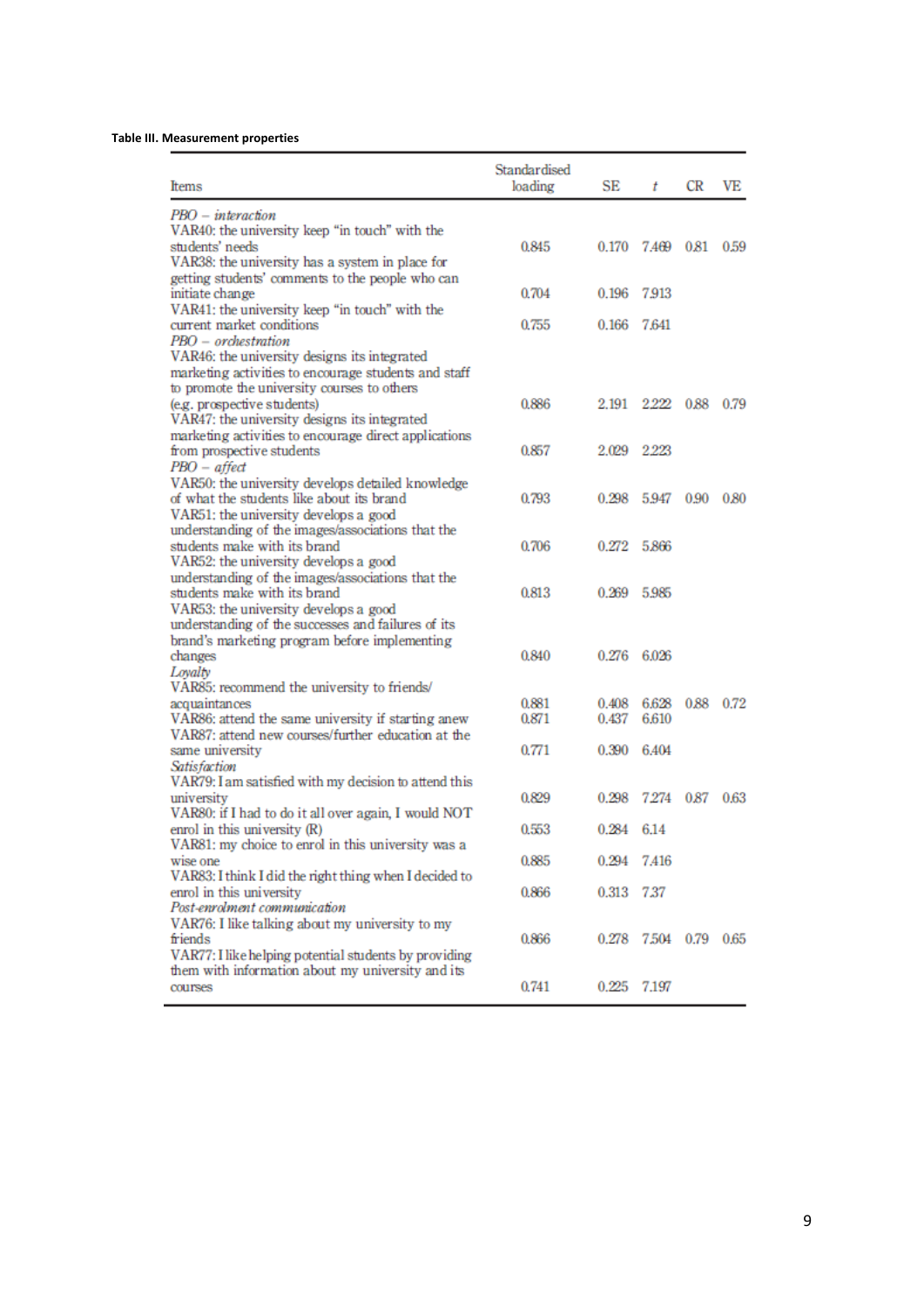#### **Figure 2. Full structural model**



Note: \*\* Significant at: 0.001 level

#### **Table IV. Results of hypotheses testing**

|     |                                                                                                                        | Standardised<br>coefficients |         |  |
|-----|------------------------------------------------------------------------------------------------------------------------|------------------------------|---------|--|
|     | Hypothesised relationships                                                                                             | β                            | t-value |  |
|     | Mediation test stage I: independent to dependent variable                                                              |                              |         |  |
| H1  | $PBO \rightarrow$ loyalty                                                                                              | $0.557*$                     | 7.562   |  |
| H2  | $PBO \rightarrow post-enrolment communication behaviour$<br>Mediation test stage II: independent to mediator variables | $0.718*$                     | 9.273   |  |
| ΗЗ  | $PBO \rightarrow$ satisfaction                                                                                         | $0.553*$                     | 7.359   |  |
|     | Mediation test stage III: mediator variable to dependent variable                                                      |                              |         |  |
| Н4  | Satisfaction $\rightarrow$ lovalty                                                                                     | $0.795*$                     | 11.798  |  |
| H5  | $Satis factoron \rightarrow post-enrolment communication$                                                              | $0.503*$                     | 7.172   |  |
|     | behaviour                                                                                                              |                              |         |  |
|     | Mediation test stage IV: direct, indirect, and total effects                                                           |                              |         |  |
| H6a | $PBO \rightarrow$ loyalty                                                                                              |                              |         |  |
|     | Direct effects                                                                                                         | 0.139ns                      | 1.36    |  |
|     | Indirect effects                                                                                                       | $0.437*$                     | 5.34    |  |
|     | Total effects                                                                                                          | $0.576*$                     | 6.49    |  |
| H6b | $PBO \rightarrow post-enrolment communication behaviour$                                                               |                              |         |  |
|     | Direct effects                                                                                                         | $0.457*$                     | 3.93    |  |
|     | Indirect effects                                                                                                       | $0.277$ <sup>*</sup>         | 4.36    |  |
|     | Total effects                                                                                                          | $0.734*$                     | 7.91    |  |
|     | Note: Significant at: *0.001 level                                                                                     |                              |         |  |

## Indirect effects

Based on the approach suggested by Baron and Kenny (1986), the mediation effects were assessed through an examination of the size and significance of the indirect effects. The indirect effects on the structural model were measured as the product of the structure coefficients involved (Kline, 2005). As shown in Table IV, PBO was found to have significant indirect effects on "loyalty" (b = 0.437, p <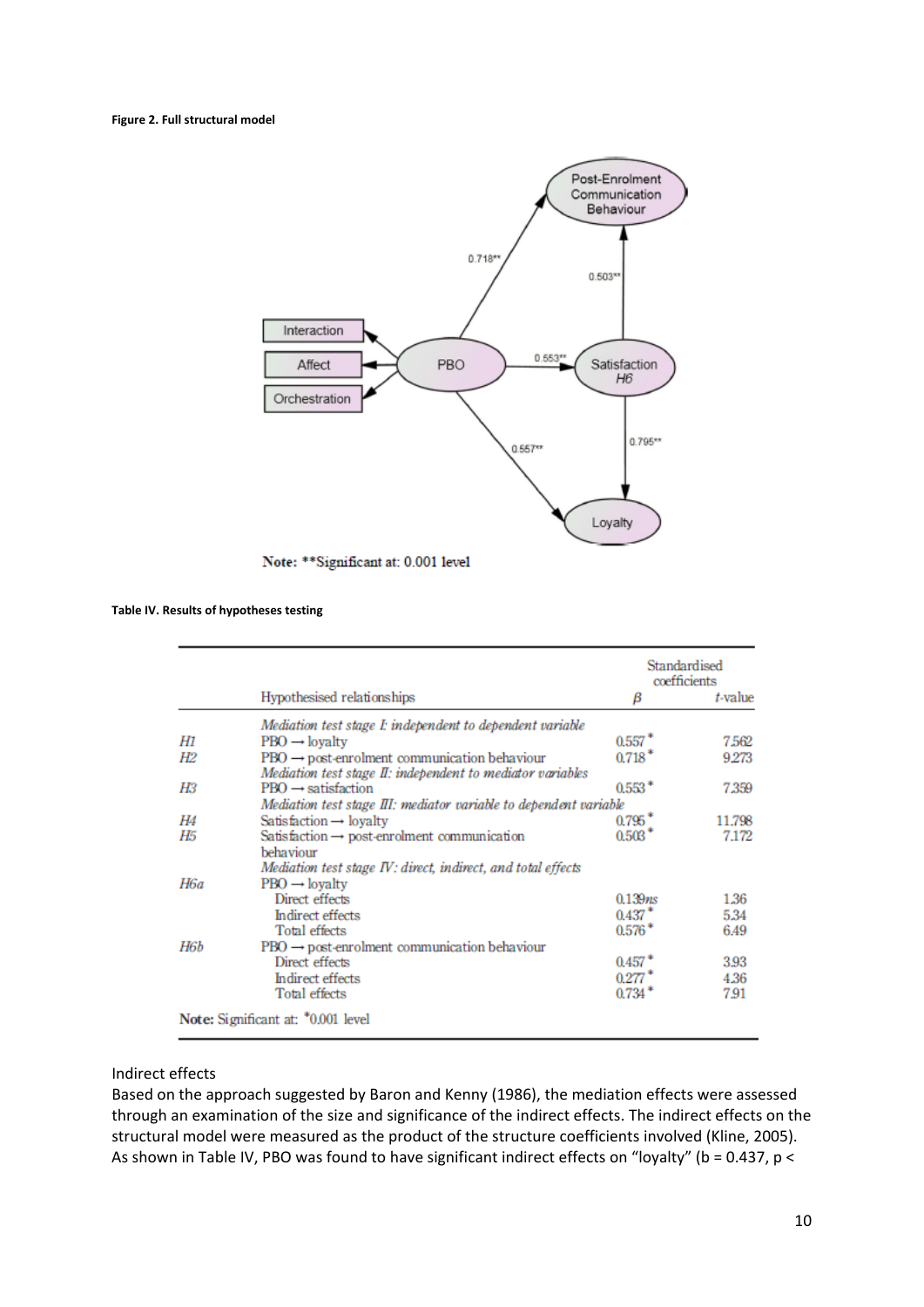0.001) and "post-enrolment communication behaviour" ( $b = 0.277$ ,  $p < 0.001$ ) through "satisfaction" as the mediating variables, thereby lending support to H6.

## Total effects

An examination of the total effects suggests that PBO has a significant relationship with "loyalty" (b  $= 0.576$ ,  $p < 0.001$ ) and "post-enrolment communication behaviour" (b = 0.734, p < 0.001) through the mediating effect of "satisfaction".

In order to determine the extent of mediation (full or partial), we examined the relationship between PBO, loyalty, and post‐enrolment communication behaviour before "satisfaction" was included as the mediating variable in the model. For full mediation to occur, the direct paths from the independent variable to dependent variable should be non-significant when the mediating variables are included in the model (Baron and Kenny, 1986). A comparison between the PBO – loyalty – post-enrolment communication model and the full structural model reveals that the direct effects between PBO and "post-enrolment communication" was reduced but remains significant (b = 0.457, p < 0.001) after the introduction of "satisfaction" as the mediating variable. This indicates that "satisfaction" performs a partial mediating role on the relationship between PBO and "post‐ enrolment communication behaviour".

On the other hand, an examination of the direct effects between PBO and "loyalty" reveals that the relationship between the two constructs became non-significant ( $b = 0.139$ ,  $p > 0.05$ ) after "satisfaction" was introduced as the mediating variable. This indicates that "satisfaction" performs a full mediating role on the relationship between PBO and "post-enrolment communication behaviour".

# Discussion

This study contributes to a better understanding of the role of brand orientation in higher education. Until recently, the topic of brand orientation is still at its infancy (O'cass and Ngo, 2009) and only one study has been done to examine the concept of brand orientation from the perspective of consumers (Mulyanegara, 2011a). This study attempts to fill this gap by examining the brand orientation from the perspective of the students and investigate its impact on satisfaction, loyalty, and post-enrolment communication behaviour.

The final nine-item PBO construct in this study reflects the three NBO dimensions of Ewing and Napoli (2005): "interaction", "orchestration", and "affect". The analysis has addressed the research hypotheses relating to the role of PBO in the conceptual framework and three important findings were identified.

First, it was found that PBO has a positive impact on student loyalty. However, the full structural model reveals that satisfaction performs full mediation effects on the relationship between PBO and loyalty. This implies that students' perception of a university's brand orientation alone does not affect their loyalty to the university. Rather, it is only through satisfaction that students eventually "transform" their positive perception of a university's brand orientation to stronger commitment to the university. This has provided further empirical support on the link between university branding and student loyalty as discussed in the literature (Bush et al., 1998; Sevier, 1994). Second, the analysis found a significant association between PBO and post-enrolment communication behaviour. This implies that the more positive perception students have about the university's brand orientation, the more likely they will talk about the university to their friends. This is consistent with Athiyaman's (1997) findings, which suggests that students' attitude to the university is related to positive post‐enrolment communication behaviour. The analysis also found that the mediating effects of satisfaction on the relationship between PBO and post-purchase communication behaviour is only "partial", which implies that students will be likely to talk about their university to their friends if they perceive the university to be brand‐oriented, regardless of their level of satisfaction with the university. The "partial" nature of the mediating effects may be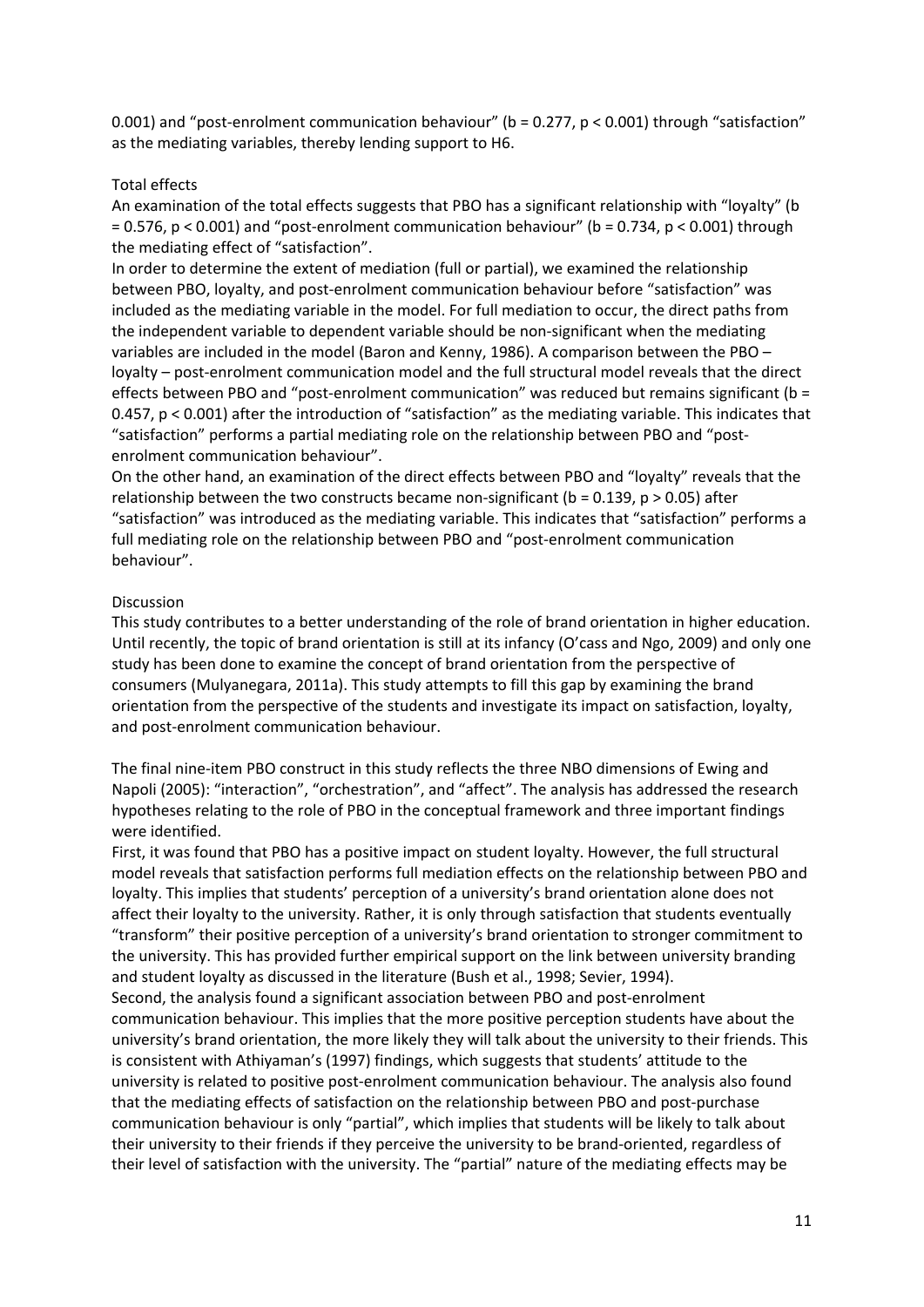due to the fact that even dissatisfied students may spread positive WOM about their university to their friends to reduce their cognitive dissonance. Past studies have found that customers often resorted to positive WOM to reduce cognitive dissonance associated with their purchase as a means to convince themselves that they have made the right purchase decision (Wangenheim, 2005). Finally, the positive association PBO, satisfaction, loyalty, and post-purchase communication behaviour found in the present study further highlights the central role of student satisfaction in the higher education sector. It was found that PBO is significantly related to student satisfaction, which implies that students' positive evaluation of the extent to which the university engages in brand‐ oriented behaviour leads to higher level of satisfaction, thereby providing further support for previous studies on this topic (Brown and Mazzarol, 2009; Palacio et al., 2002). Satisfaction was also found to be significantly related to loyalty and post-enrolment communication behaviour, which is consistent with the findings of previous studies (Helgesen and Nesset, 2007; Paswan and Ganesh, 2009; Rojas‐Mendez et al., 2009).

## **Conclusion**

#### Theoretical implications

This study has made at least three important implications to the body of literature concerning the role of brand orientation in higher education sector.

The first implication relates to the positive impact of students' perception of the university's brand orientation. To the best of our knowledge, this is the first and only study done to examine the construct of brand orientation from the perspective of the students. Within the realm of market orientation literature, Deshpande et al. (1993, p. 27) have observed that: "[. . .] the evaluation of how customer oriented an organisation is should come from its customers rather than merely from the company itself". In a similar manner, this study has argued that the evaluation of how brand oriented a university is should come from its students rather than merely from the university itself. In light of the limited literature on the topic of brand orientation, particularly in the higher education sector, this study has provided an insight on the significance of brand orientation in affecting students' satisfaction, loyalty, and post‐enrolment communication behaviour.

The second implication relates to the adaptation of NBO construct to fit the "student‐perceived paradigm" in the present study. In the adaptation process of the scales, two experts in the area of higher education and brand orientation were consulted to ensure that the changes were reasonable and that the scale could accurately reflect what it intended to measure. The PBO scale in the present study is the first one to capture students' evaluation of the extent to which the university engages in brand‐oriented behaviour.

The final theoretical implication relates to the central role of student satisfaction in the relationship between all constructs. Although many studies have been done in the area of student satisfaction (Athiyaman, 1997; Brown and Mazzarol, 2009; Carter, 2009; Petruzzellis et al., 2006), this study is the first to examine the mediating role of satisfaction on the relationship between PBO, loyalty, and post‐enrolment communication behaviour.

## Implications for higher education institutions

The competition within the higher education sector has intensified in recent years due to the growing internationalization of education providers. University brand image has been recognised as an important factor which affects prospective students' decision to attend a university (Berger and Wallingford, 1996; Sevier, 1994). This study has provided a further insight to the role of branding within the higher education sector. Students not only perceive brand image to be important, but also the extent to which the university engages in brand‐oriented behaviour. A strong university brand could have a significant impact on the employability prospect of the graduates. Therefore, higher education institutions should ensure that all brand-related activities are thoroughly coordinated to maximise awareness and encourage enrolment. Higher education institutions should also develop detailed knowledge of students' perception of their brand and encourage inputs from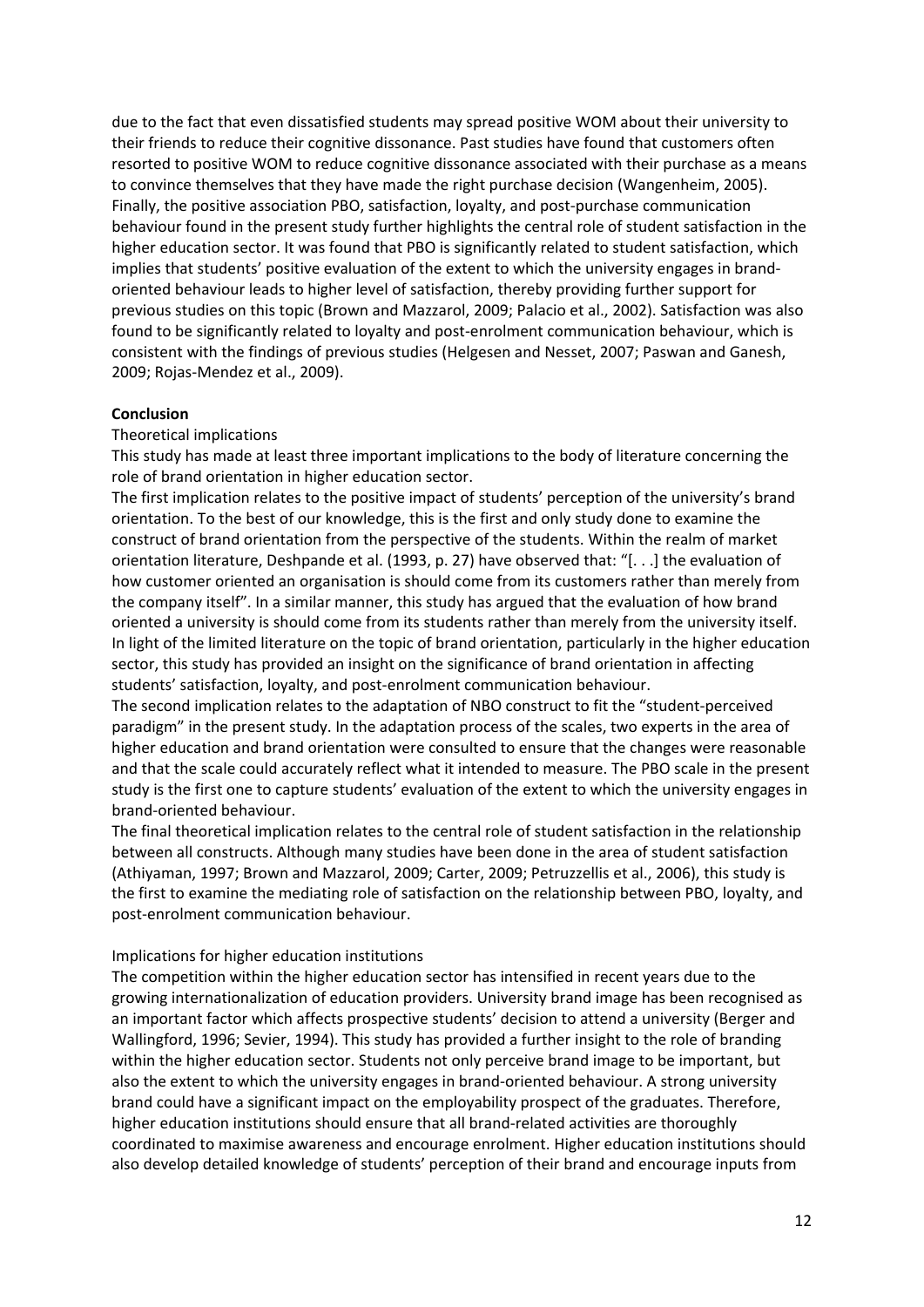the students in the design and promotion of the brand. Although the executive decisions regarding brand identity are made at the executive level, ultimately it is the students that will "experience the brand" and thus their extent of participation in the design and promotion of the brand is imperative. The university management need to put in place a brand orientation framework that directs the desired brand elements to be experienced via various brand oriented action plans which will lead to satisfaction, loyalty, and positive post-enrolment communication behaviour.

Previous studies have highlighted image and satisfaction as the antecedents of student loyalty and post-purchase communication behaviour (Athiyaman, 1997; Brown and Mazzarol, 2009; Carter, 2009; Petruzzellis et al., 2006). This study adds further depth by revealing the central role of student satisfaction in the relationship between PBO and loyalty. With the intensified competition in the higher education sector, many universities resorted to "internal marketing" to promote further courses for their current students (IBISWorld, 2012). Universities should therefore keep in touch with the needs of the students and ensure that they have a system in place for forwarding students' comments to the people who can initiate change as this will lead to a greater level of satisfaction which in turn strengthens student loyalty.

## Limitations and directions for future research

Two main limitations of the study are identified. First, the use of convenience sampling to recruit the students has some weaknesses. Although the students were informed that the survey was anonymous in nature, they were notified that a summary of the study findings would be reported to the university executives to evaluate the university brand. Hence, respondents' evaluation of the university's brand orientation might be biased towards giving socially desirable responses. There is also unequal distribution in terms of gender, as the majority of respondents are female. The second limitation relates to the sampling frame of this study, which is confined to the students of the faculty of business and design who may be more knowledgeable with the concept of branding as compared to students of other faculties. Students from other faculties may have different level of knowledge of the branding concept and this may affect their overall perception of the university brand orientation. Consequently, a replication of this study in other faculties and campuses can be an avenue for future research. It will also be interesting to compare the perception of on‐campus, online, and offshore students in regards to the university's brand orientation and how these affect their satisfaction, loyalty, and post‐enrolment communication behaviour.

Future research can also attempt to examine the relationship between market orientation and brand orientation in the higher education sector. It will be interesting to see the link between different orientations and examine which construct has the strongest effects on satisfaction, loyalty, and post‐ enrolment communication behaviour.

#### Concluding statement

With the limited number of studies on brand orientation within the higher education sector, this study has provided significant theoretical and managerial implications for higher education institutions in terms of enhancing the satisfaction, loyalty, and post-enrolment communication behaviour of their students through their engagement in brand-oriented behaviour. Consistent with the results of this study, universities and other education providers alike should strive to engage in brand‐oriented activities to develop a strong university brand with relevant appeals to its existing and prospective students. It is expected that this study would encourage further research in this important topic.

#### **References**

Athiyaman, A. (1997), "Linking student satisfaction and service quality perceptions: the case of university education", European Journal of Marketing, Vol. 31 Nos 7/8, pp. 528‐540.

Baron, R.M. and Kenny, D.A. (1986), "The moderator-mediator variable distinction in social psychological research: conceptual, strategic, and statistical considerations", Journal of Personality and Social Psychology, Vol. 51 No. 6, pp. 1173‐ 1182.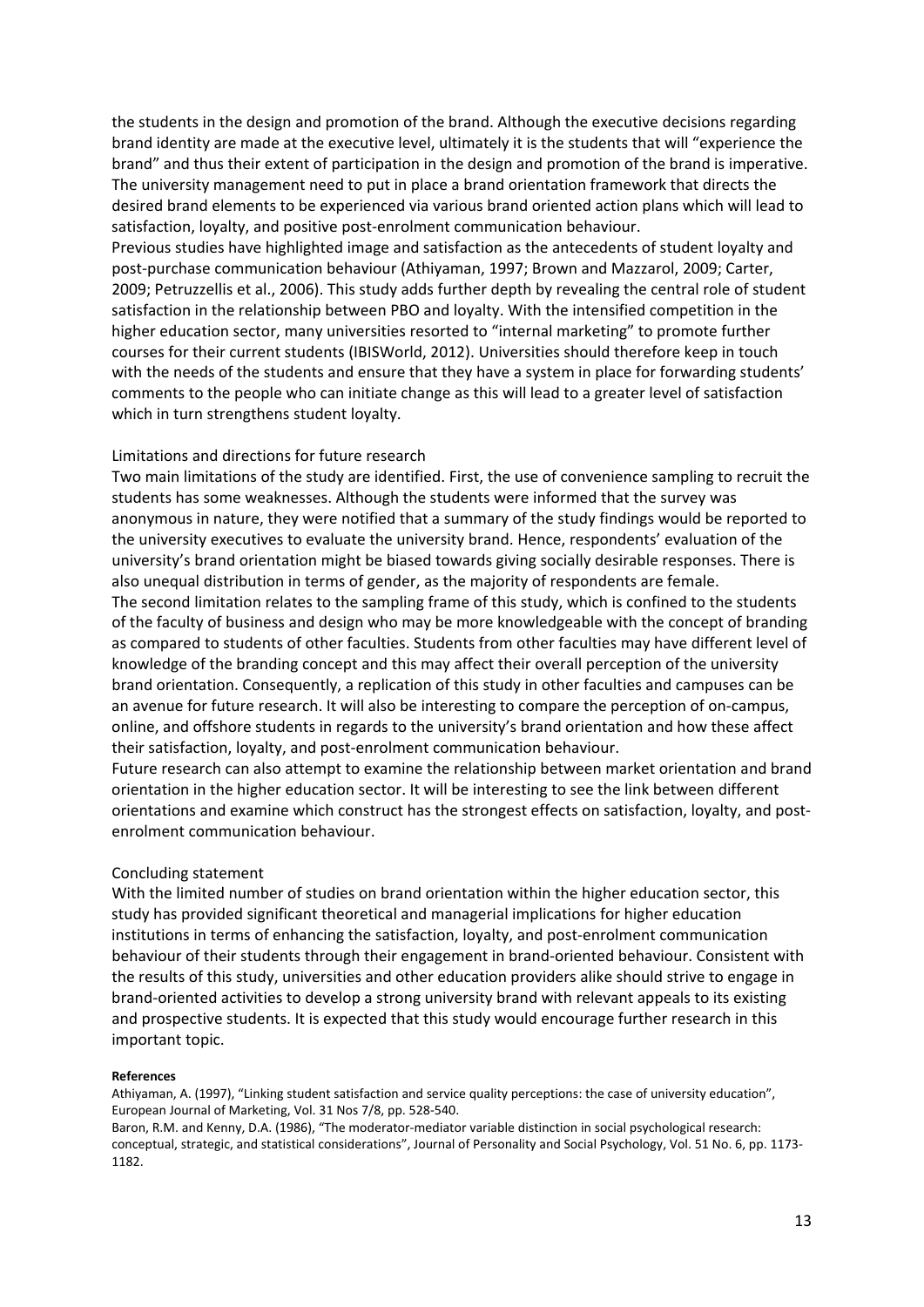Berger, K.A. and Wallingford, H.P. (1996), "Developing advertising and promotion strategies for higher education", Journal of Marketing for Higher Education, Vol. 7 No. 4, pp. 61‐72.

Bridson, K. and Evans, J. (2004), "The secret to a fashion advantage is brand orientation", International Journal of Retail & Distribution Management, Vol. 32 Nos 8/9, pp. 403‐411.

Brown, K.G. and Geddes, R. (2006), "Image repair: research, consensus, and strategies: a study of the University College of Cape Breton", Journal of Nonprofit & Public Sector Marketing, Vol. 15 Nos 1/2, pp. 69‐85.

Brown, R. and Mazzarol, T. (2009), "The importance of institutional image to student satisfaction and loyalty within higher education", Higher Education, Vol. 58 No. 1, pp. 81‐95.

Bush, V., Ferrell, O.C. and Thomas, J.L. Jr (1998), "Marketing the business school: an exploratory investigation", Journal of Marketing Education, Vol. 20 No. 1, pp. 16‐23.

Carter, R.E. (2009), "The impact of perceived service quality on MBA student satisfaction and recommendations: do expectations matter?", Services Marketing Quarterly, Vol. 30 No. 3, pp. 234‐248.

Chapleo, C. (2007), "Barriers to brand building in UK universities?", International Journal of Nonprofit & Voluntary Sector Marketing, Vol. 12 No. 1, pp. 23‐32.

Cheng, E. (2001), "SEM being more effective than multiple regression in parsimonious model testing for management development research", Journal of Management Development, Vol. 20 No. 7, pp. 650‐667.

Deshpande, R., Farley, J.U. and Webster, F.E. Jr (1993), "Corporate culture, customer orientation, and innovativeness in Japanese firms: a quadrad analysis", Journal of Marketing, Vol. 57 No. 1, pp. 23‐37.

Elliott, K.M. and Healy, M.A. (2001), "Key factors influencing student satisfaction related to recruitment and retention", Journal ofMarketing for Higher Education, Vol. 10 No. 4, pp. 1‐11.

Ewing, M.T. and Napoli, J. (2005), "Developing and validating a multidimensional non‐profit brand orientation scale", Journal of Business Research, Vol. 58 No. 6, pp. 841‐853.

Fitzpatrick, M., Davey, J. and Dai, L. (2012), "Chinese students' complaining behavior: hearing the silence", Asia Pacific Journal of Marketing and Logistics, Vol. 24 No. 5, pp. 738‐754.

Fornell, C. and Larcker, D.F. (1981), "Evaluating structural equation models with unobservable variables and measurement error", Journal of Marketing Research, Vol. 18 No. 1, pp. 39‐50.

George, A.M. (2000), "The new public relations: integrating marketing and public relations strategies for student recruitment and institutional image building – a case study of the University of Texas at San Antonio", Journal of Nonprofit& Public Sector Marketing, Vol. 7 No. 4, p. 17.

Gromark, J. and Melina, F. (2011), "The underlying dimensions of brand orientation and its impact on financial performance", Journal of Brand Management, Vol. 18 No. 6, pp. 394‐410.

Hankinson, G. (2012), "The measurement of brand orientation, its performance impact, and the role of leadership in the context of destination branding: an exploratory study", Journal of Marketing Management, Vol. 28 Nos 7/8, pp. 974‐999. Hatch, M.J. and Schultz, M. (2001), "Are the strategic stars aligned for your corporate brand?", Harvard Business Review, Vol. 79 No. 2, pp. 128‐134.

Helgesen, Ø. and Nesset, E. (2007), "Images, satisfaction and antecedents: drivers of student loyalty? A case study of a Norwegian University College", Corporate Reputation Review, Vol. 10 No. 1, pp. 38‐59.

Hemsley-Brown, J. and Goonawardana, S. (2007), "Brand harmonization in the international higher education market", Journal of Business Research, Vol. 60 No. 9, pp. 942‐948.

Hemsley‐Brown, J. and Oplatka, I. (2006), "Universities in a competitive marketplace – a systematic review of the literature on higher education marketing", International Journal of Public Sector Management, Vol. 19 No. 4, pp. 316‐338.

Henning‐Thurau, T., Lager, M.F. and Hansen, U. (2001), "Modelling and managing student loyalty: an approach based on the concept of relationship quality", Journal of Service Research, Vol. 3 No. 1, pp. 331‐344.

Hulland, J. (1999), "Use of partial least squares (PLS) in strategic management research: a review of four recent studies", Strategic Management Journal, Vol. 20 No. 2, pp. 195‐204.

IBISWorld (2012), University and Other Higher Education in Australia.

Jevons, C. (2006), "Universities: a prime example of branding gone wrong", Journal of Product & Brand Management, Vol. 15 No. 7, pp. 466‐467.

Judson, K.M., Aurand, T.W., Gorchels, L. and Gordo, G.L. (2009), "Building a university brand from within: university administrators' perspectives of internal branding", Services Marketing Quarterly, Vol. 30 No. 1, pp. 54‐68.

Kandampully, J. and Suhartanto, D. (2000), "Customer loyalty in the hotel industry: the role of customer satisfaction and image", International Journal of Contemporary Hospitality Management, Vol. 12 No. 6, pp. 346‐351.

Kline, R.B. (2005), Principles and Practice of Structural Equation Modeling, Guildford Press, New York, NY.

Lowrie, A. (2007), "Branding higher education: equivalence and difference in developing identity", Journal of Business Research, Vol. 60 No. 9, pp. 990‐999.

Macmillan, K., Money, K., Downing, S. and Hillenbrand, C. (2005), "Reputation in relationships: measuring experiences, emotions and behaviors", Corporate Reputation Review, Vol. 8 No. 2, pp. 214‐232.

Mangold, G.W. (1987), "Use of commercial sources of information in the purchase of professional services: what the literature tells us", Journal of Professional Services Marketing, Vol. 1 No. 3, pp. 5‐17.

Mazzarol, T. and Soutar, G.N. (2012), "Revisiting the global market for higher education", Asia Pacific Journal of Marketing and Logistics, Vol. 24 No. 5, pp. 717‐737.

Mulyanegara, R.C. (2011a), "The relationship between market orientation, brand orientation and perceived benefits in the non‐profit sector: a customer‐perceived paradigm", Journal of Strategic Marketing, Vol. 19 No. 5, pp. 429‐441.